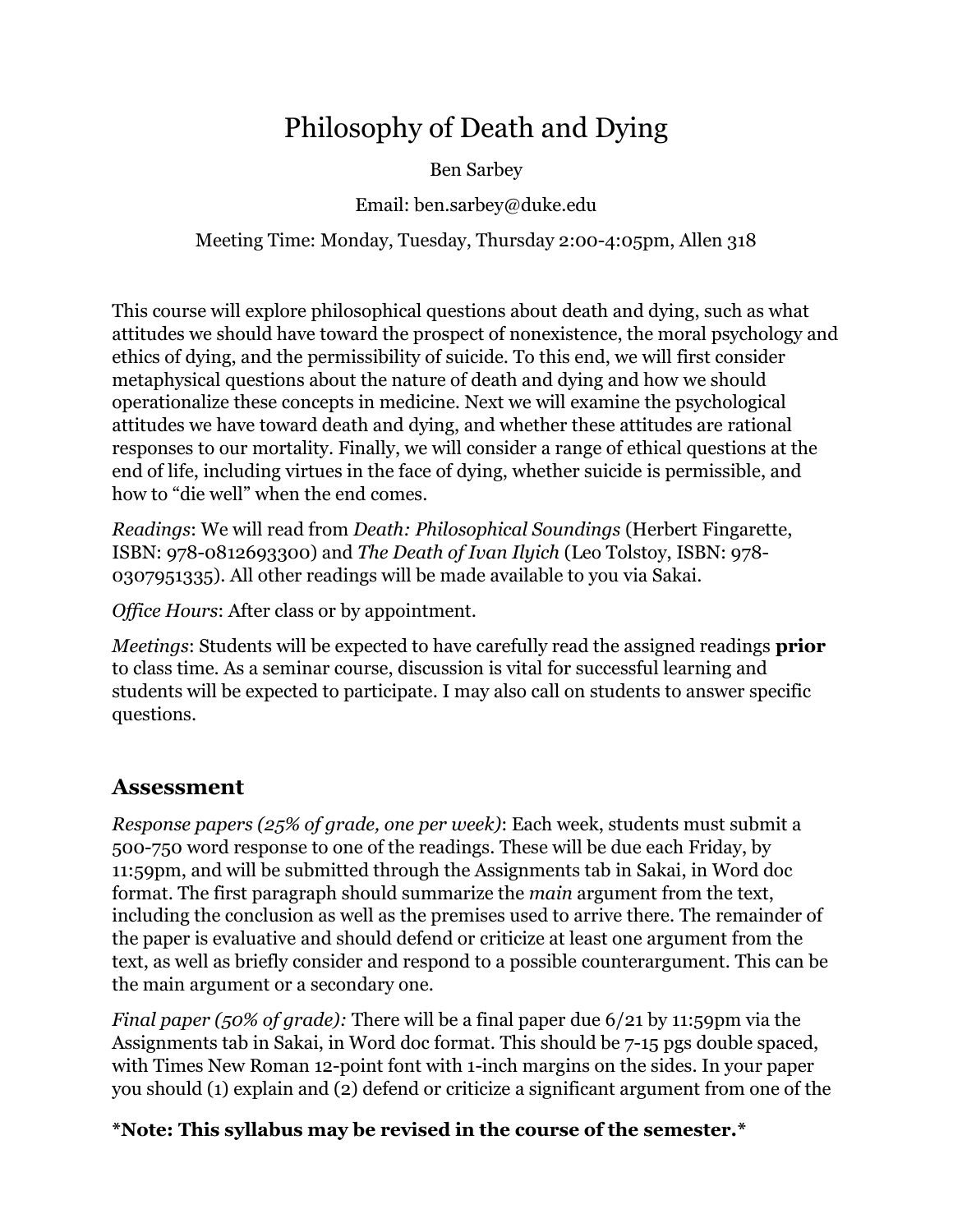texts that we have read. The explanation of the argument from the reading should be only ~1pg and the remainder of the paper should be evaluative. Students should also consider and respond to at least one possible counterargument to their position. Longer is not necessarily better, but instead strength of explanation and argumentative clarity will be the main points of evaluation. No outside research is required. The grading rubric I use is roughly 20% clarity of writing, 40% submitting all required elements of the essay, 40% quality of the arguments provided.

*Attendance/Participation (25% of grade)*: Students must participate in the course, either in class or remotely. Attendance is required for students taking the course inperson. For students taking the class remotely, this requirement may be met by a mix of the following methods: 1) attending and participating as a part of some in-person class meetings; 2) posting comments on the forum section of the Sakai site; 3) meeting or emailing with me to speak about the issues we cover; 4) forwarding me emails or presenting some other form of proof of discussions between students outside of class.

# **Policies**

*Late work policy*: Requests for an extension must be made with at least one day's notice before the due date and will be granted at instructor discretion. Late work will be accepted up to 2 days after the due date, with a half letter grade penalty.

*Electronics policy*: Discussion is vital to the success of this course. For this reason, students may only use electronic devices in class to view digital copies of the readings. No other uses will be allowed, unless 1) a request for an accommodation is made, for which documentation should be provided, or 2) an individual student makes a convincing argument for an exception for a particular type of device usage in their case.

*Accommodations*: Any student with a disability or special learning requirement impacting their participation in the course should discuss this with me in the first week of class so that reasonable accommodations can be made.

## **Schedule**

#### **Section One: The Problems of Death and Dying**

Wed  $5/11$ : Nozick "Dying"

Thur 5/12: Epicurus, "Letter to Menoeceus" + Nagel, "Death"

Mon 5/16: Danaher, "Longer Lives and the Alleged Tedium of Immortality" + Kagan, *Death*, Ch. 11 "Immortality" (234-246)

Tue 5/17: Film: *Being Mortal*; discussion